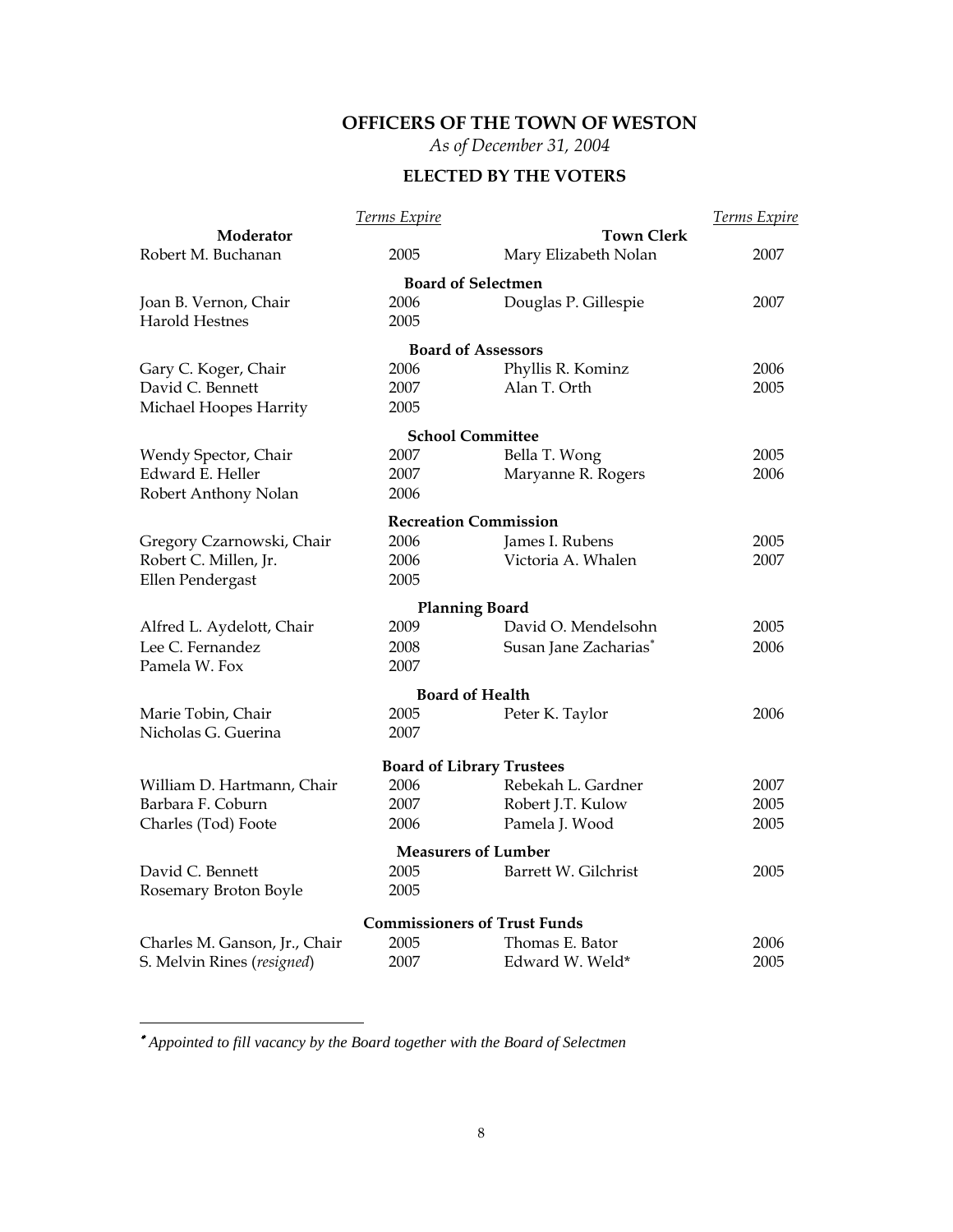#### **OFFICERS APPOINTED BY THE SELECTMEN OR THE TOWN MANAGER#**

| <b>Town Manager</b><br>Carl F. Valente                                       | 2005 |
|------------------------------------------------------------------------------|------|
| <b>Assistant Town Manager &amp; Director</b><br>of Finance & Administration  |      |
| Donna S. VanderClock                                                         | 2005 |
| <b>Human Resources Director</b><br>Lisa J. Yanakakis                         | 2005 |
| Town Accountant<br>Chitra Subramanian                                        |      |
| <b>Town Counsel</b><br>Kopelman & Paige, P.C.                                | 2005 |
| <b>Treasurer &amp; Collector</b><br>David B. Okun                            |      |
| <b>Public Works Department, Director of</b><br>Operations<br>Richard C. Nota |      |
| <b>Town Engineer</b><br>Stephen R. Fogg                                      |      |
| East Middlesex Mosquito Control<br>Project, Commissioner<br>Richard Sullivan |      |
| <b>Tree Warden</b><br>Paul L. Brackett                                       | 2005 |
| Chief of Police & Keeper of Lockup<br>Steven F. Shaw                         | 2006 |
| <b>Deputy Chief of Police</b><br>Roland W. Anderson                          |      |
| Chief of Fire Department & Forest Warden<br>Edmund M. Walker                 | 2005 |

**Director of Emergency Management**  Edmund M. Walker 2005

**Inspector of Buildings and Wires & Sealer of Weights and Measures** Courtney W. Atkinson

**Veterans' Agent, Veterans' Services Director & Veterans' Burial Agent** Ronald R. Benotti

**Veterans' Grave Officer** George Frazee Amadon

**Dog Officer and Pound Keeper** Robert F. Cronin 2005

**Parking Clerk** Lucy K. Saunders

**Fence Viewers** John J. Havlicek Elizabeth F. Hestnes

**Field Drivers** Sandra S. Gee Nancy S. Master

**Public Weighers** Walter Mulcahy Daniel Nourse John Place Kenneth C. Sutherland Kevin H. Whittemore

**Detail Police Officers**  Laurie A. Casale Thomas Healey Richard Murray Thomas Nims

<sup>#</sup> Where no term of office is indicated, the appointment is at the Pleasure of the Selectmen or the Town Manager.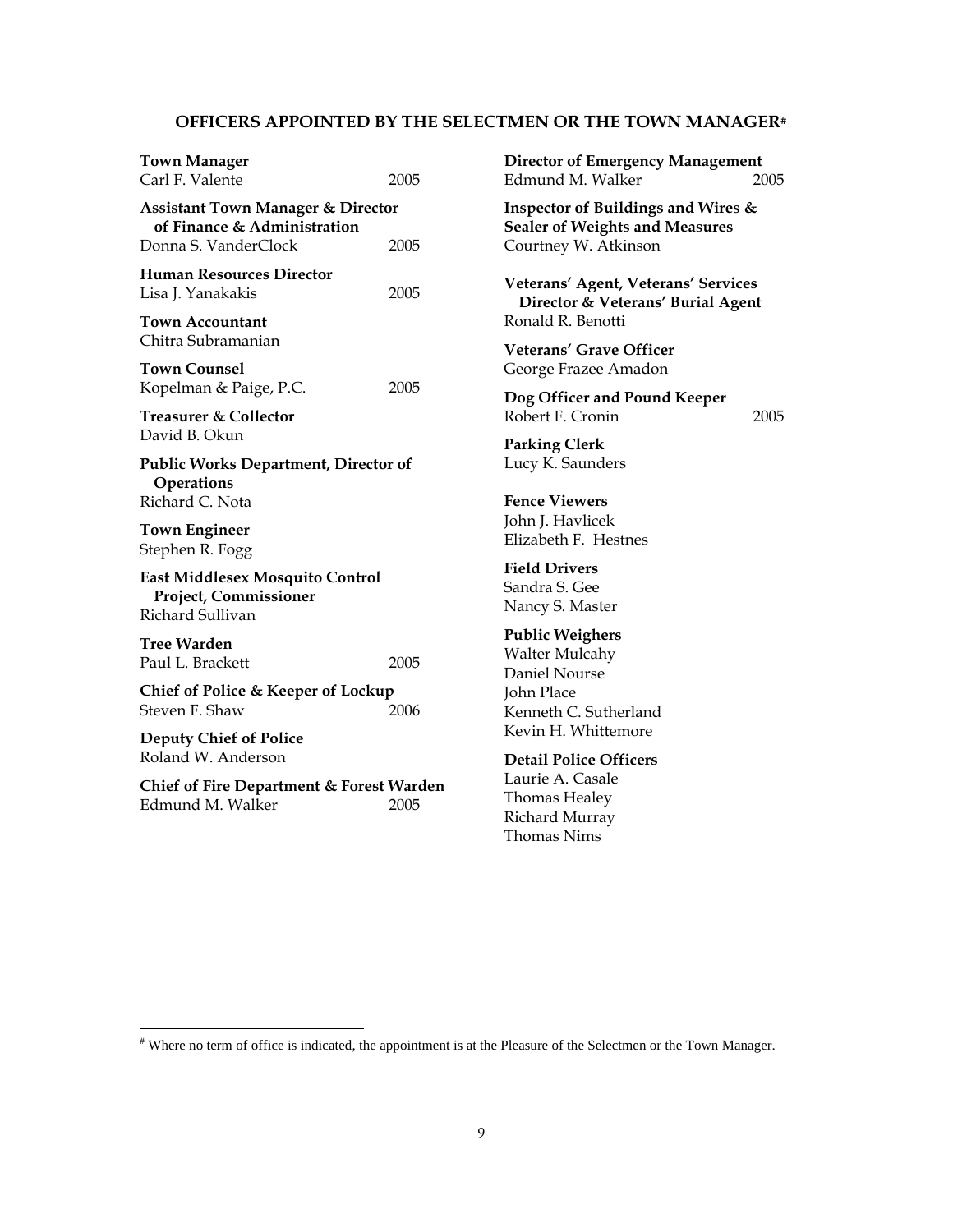### **COMMITTEES AND REPRESENTATIVES TO OUTSIDE AGENCIES APPOINTED BY THE BOARD OF SELECTMEN**

|                                |      | <b>Council on Aging</b>                                              |      |
|--------------------------------|------|----------------------------------------------------------------------|------|
| Calvin Cleveland, Chair        | 2005 | Joan M. Parrish                                                      | 2005 |
| Arnold Barnes                  | 2007 | Mercedes Primer                                                      | 2006 |
| Roger M. Burke                 | 2006 | Rev. Suzanne R. Spencer                                              | 2007 |
| Laura Sue Efron                | 2008 | Katherine Strehle, Chair                                             | 2005 |
| Vivienne Kalman                | 2006 | Joan Van Pelt                                                        | 2007 |
| Irvonne Moran                  | 2006 | <i>Vacancies -2</i>                                                  |      |
|                                |      | <b>Alcohol and Drug Education Advisory Committee</b>                 |      |
| Judith M. L. Gaughan, Chair    | 2005 | Linda J. Perrin                                                      | 2005 |
| Laura Jenks-Daly               | 2005 |                                                                      |      |
|                                |      |                                                                      |      |
|                                |      | Committee for Implementation of the Americans with Disabilities Act  |      |
| Paul J. Donahue, Jr.           | 2005 | Marilyn N. Jacobs                                                    | 2005 |
| Miguel Gomez-Ibanez            | 2005 |                                                                      |      |
|                                |      | <b>Board of Appeals</b>                                              |      |
| Robert P. Cook, Chair          | 2005 | <b>Associate Members</b>                                             |      |
| Wendy Kaplan Armour            | 2006 | Winifred I. Li                                                       | 2006 |
| Peter C. Knight                | 2007 | Marc Margulies                                                       | 2005 |
|                                |      | Elizabeth H. Munro                                                   | 2005 |
|                                |      |                                                                      |      |
|                                |      | <b>Brook School Apartments Building Committee (est. 2003)</b>        |      |
| William E. Cress, Chair        | 2005 | Jack Heine (ex officio)                                              | 2005 |
| Steven Charlip (ex officio)    | 2005 | Harris Levitt                                                        | 2005 |
| Connie Davis ex officio        | 2005 | David Kane                                                           | 2005 |
| Michael Harrity                | 2005 |                                                                      |      |
|                                |      |                                                                      |      |
|                                | 2006 | <b>Building Facilities Committee (est. 2003)</b><br>Ann G. Leibowitz | 2006 |
| Robert P. Lazzari, Jr., Chair  | 2006 | Blake E. Munson                                                      | 2006 |
| Vincent J Costantini           | 2006 |                                                                      |      |
| H. Bentley Crouch              |      |                                                                      |      |
|                                |      | <b>Cable Advisory Committee</b>                                      |      |
| Edwin E. Smith, Chair          | 2005 | Donald R. Shapiro                                                    | 2005 |
| F. Douglas Garron              | 2005 |                                                                      |      |
|                                |      | Representatives to the Cambridge Watershed Advisory Committee        |      |
| <b>Ripley Hastings</b>         | 2005 | Mary Ann Pappanikou                                                  | 2005 |
|                                |      |                                                                      |      |
|                                |      | <b>Conservation Commission</b>                                       |      |
| George P. Bates, Chair         | 2006 | David C. Phelan (resigned)                                           | 2006 |
| Thomas C. Chalmers             | 2007 | Janette Patel                                                        | 2005 |
| Brian Donahue                  | 2006 | Joyce Schwartz (to fill vacancy)                                     | 2006 |
| Gustav Fleischmann, III        | 2007 | Marillyn Zacharis                                                    | 2005 |
| Mary Ann Pappanikou (resigned) | 2007 |                                                                      |      |
|                                |      |                                                                      |      |
|                                |      | <b>Crescent Street Historic District Commission</b>                  |      |
| Alfred L. Aydelott, Chair      | 2006 | Patricia Mansfield                                                   | 2005 |
| George F. Amadon               | 2006 | Anna Melone Pollock                                                  | 2005 |
| Catherine Adams Fiske          | 2005 |                                                                      |      |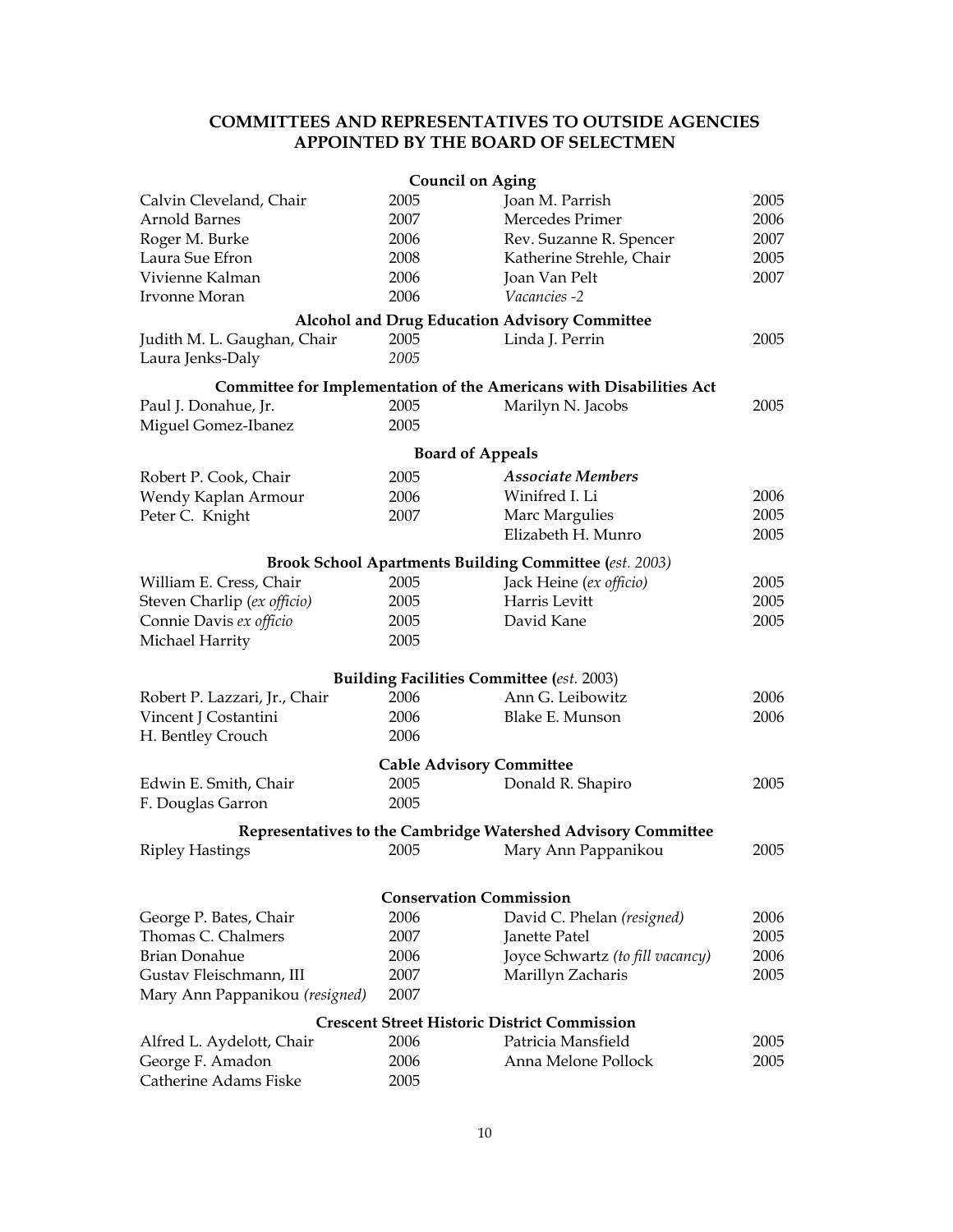|                                              | <b>Weston Cultural Council</b>            |                                                                               |      |
|----------------------------------------------|-------------------------------------------|-------------------------------------------------------------------------------|------|
| Lynn R. Taff , Chair                         | 2007                                      | <b>Audrey Foster</b>                                                          | 2007 |
| Alison T. Braunstein                         | 2007                                      | Beth C. Schlager                                                              | 2007 |
| Meredith L. Eppel                            | 2007                                      | Shirley Jacobsen Wood                                                         | 2005 |
| Daniel J. Foote                              | 2005                                      | Lynne S. Weber                                                                | 2006 |
|                                              |                                           | Fire Station 2 Study Committee (To Serve at the Pleasure of the Selectmen)    |      |
| Anne M. Morgan, Chair                        |                                           | Non-voting members:                                                           |      |
| Randee L. Cassel                             |                                           | Joan B. Vernon (Selectmen's liaison)                                          |      |
| David V. Harmon                              |                                           | Edmund Walker (Staff resource)                                                |      |
| David S. Huckins                             |                                           | Todd P. Munson (Firefighters' liaison)                                        |      |
| Ralph Hinckley                               |                                           | Carl F. Valente (Staff resource)                                              |      |
|                                              |                                           | Donna S. VanderClock (Staff resource)                                         |      |
|                                              | <b>Historical Commission</b>              |                                                                               |      |
| Judith Markland, Chair                       | 2007                                      | Louis Hruska                                                                  | 2005 |
| Alfred L. Aydelott                           | 2006                                      | Diane G. Hubbard                                                              | 2007 |
| Robert Fronk                                 | 2007                                      | <b>Andrew Marvel</b>                                                          | 2003 |
| Keith B. Gross                               | 2006                                      | Laura P. Sher                                                                 | 2006 |
|                                              | <b>Housing Needs Committee</b>            |                                                                               |      |
|                                              |                                           | (Appointed under Article 14 of Warrant for May 19, 1986, Annual Town Meeting) |      |
| L. Edward Lashman, Chair                     | 2005                                      | Gene S. Castillo                                                              | 2005 |
| Linda M. Abegglen                            | 2005                                      | William H. Donnelly                                                           | 2005 |
| Richard D. Batchelder                        | 2005                                      | Joan Parrish                                                                  | 2005 |
| James Brenner                                | 2005                                      |                                                                               |      |
| <b>MBTA Advisory Board Representative</b>    |                                           | H. Bentley Crouch                                                             | 2005 |
|                                              | <b>Trustees of the Merriam Fund</b>       |                                                                               |      |
| Stephen E. Humphrey (resigned)               | 2006                                      | Ellen Pendergast                                                              | 2007 |
|                                              |                                           | <b>Metropolitan Area Planning Council Representatives</b>                     |      |
| Douglas P. Gillespie                         | 2006                                      | Richard A. Nota (TIP rep.)                                                    | 2007 |
| <b>MetroWest Growth Management Committee</b> |                                           | Douglas P. Gillespie                                                          |      |
| <b>MWRA Advisory Board Rep.</b>              |                                           | Earl J. Forman                                                                | 2005 |
|                                              |                                           | <b>MWRA Town-wide Water Project Working Group</b>                             |      |
| Earl J. Forman, Chair                        |                                           | Edwin J. Taff                                                                 |      |
| Robert Davis Brown                           |                                           | Andrew A. Tamoney                                                             |      |
| David N. Fixler                              |                                           | Jean M. Thurston                                                              |      |
| Julie D. Hyde                                |                                           | Ingeborg Uhlir                                                                |      |
| Kathleen B. McCahan                          |                                           | Richard C. Nota (Ex-officio)                                                  |      |
| J. Thomas Selldorff                          |                                           |                                                                               |      |
|                                              | <b>Preservation Restriction Committee</b> |                                                                               |      |
| Peter Caro                                   | 2007                                      | Alicia Primer                                                                 | 2007 |
| Thomas C. Chalmers                           | 2007                                      |                                                                               |      |
|                                              |                                           | Public Spaces Committee (est. 2003) (To serve at the Pleasure of Selectmen)   |      |
| Carol G. Hinckley, Convener                  |                                           | Linda Lippincott                                                              |      |
| Diana Bonner                                 |                                           | Dorothea Santos                                                               |      |
| Cathy Dinardo                                |                                           | Meg Steiner                                                                   |      |
| Helen Friedberg                              |                                           |                                                                               |      |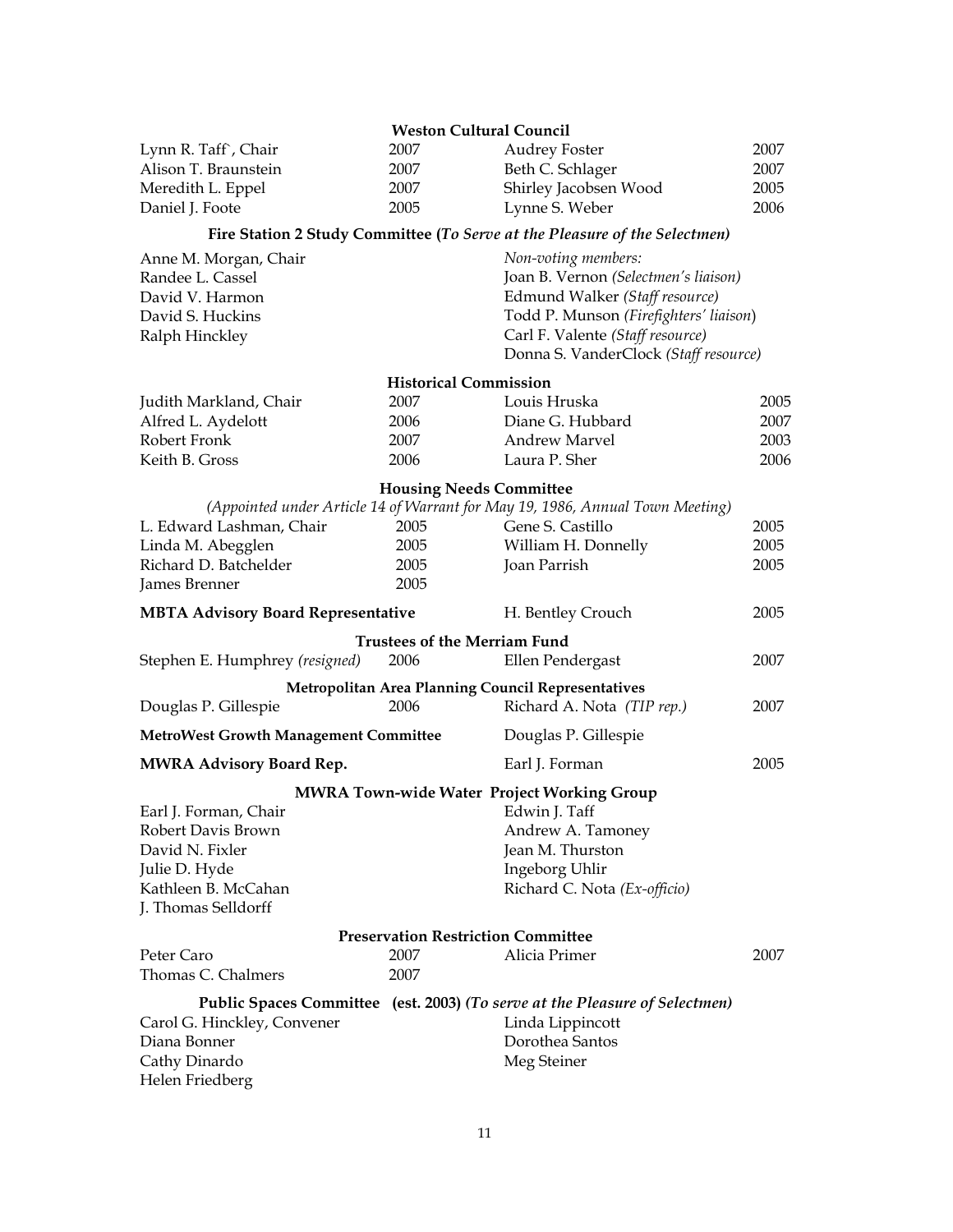|                                         | <b>Board of Registrars of Voters</b> |                                                                         |      |  |
|-----------------------------------------|--------------------------------------|-------------------------------------------------------------------------|------|--|
| Carter M. Crawford, Rep., Chair         | 2006                                 | Nathalie Dana Thompson                                                  | 2005 |  |
| Joseph W. Mullin, Dem.                  | 2007                                 | The Town Clerk, ex officio,                                             | 2007 |  |
| David M. Hutcheson (resigned)           | 2005                                 | Mary Elizabeth Nolan                                                    |      |  |
| <b>Rivers School Athletic Complex</b>   |                                      | Ripley Hastings (Selectmen's rep)                                       | 2007 |  |
|                                         |                                      | <b>Committee on Safety and Flow of Pedestrian and Vehicular Traffic</b> |      |  |
| Robert A. Mosher, Sr., Chair            | 2005                                 | Denise W. Mosher                                                        | 2005 |  |
| David P. Bell                           | 2005                                 | Eugene C. Ritvo                                                         | 2005 |  |
| William J. McCarthy                     | 2005                                 |                                                                         |      |  |
|                                         | <b>Traffic Advisory Committee</b>    |                                                                         |      |  |
| Robert A. Mosher, Sr., Chair            | 2005                                 | Eugene C. Ritvo                                                         | 2005 |  |
| Lee Engler, Chair (resigned)            | 2004                                 | John C. Ryan                                                            | 2005 |  |
| John Alevizos                           | 2005                                 | Ex Officio members:                                                     |      |  |
| Frank Belvin                            | 2005                                 | DPW Director Richard Nota                                               |      |  |
| Elizabeth K. Hayes                      | 2005                                 | Police Chief Steven Shaw                                                |      |  |
| Hugh J. Kelly (resigned)                | 2004                                 | Fire Chief Edmund Walker                                                |      |  |
| Marcia Pomerance (resigned)             | 2004                                 |                                                                         |      |  |
|                                         | <b>Tree Advisory Group</b>           |                                                                         |      |  |
| Nina Danforth, Chair                    | 2005                                 | Elmer Jones                                                             | 2005 |  |
| Paul L. Brackett (ex officio)           | 2005                                 | Ruth Leiby                                                              | 2005 |  |
| Jonathan Bransfield                     | 2005                                 | Richard C. Nota (non-voting member)2005                                 |      |  |
| Susan E. Dumaine                        | 2005                                 |                                                                         |      |  |
| <b>Constable to Serve Civil Process</b> |                                      |                                                                         |      |  |
| Robert P. Millian, Jr                   | June 30, 2005                        |                                                                         |      |  |
|                                         |                                      |                                                                         |      |  |
|                                         |                                      |                                                                         |      |  |

## **APPOINTED BY THE MODERATOR**

| <b>Finance Committee</b>  |      |                            |      |
|---------------------------|------|----------------------------|------|
| Stephen W. Ober, Co-Chair | 2006 | Jeri F. Cooper             | 2005 |
| Jill McCarthy, Co-Chair   | 2005 | Edward K. Flynn (resigned) | 2007 |
| James R. Beams            | 2007 | Stephen Peacher            | 2007 |
| Lisa Stover Bertelson     | 2006 | Charles G. Pohl            | 2005 |
| Katharine D. Chace        | 2006 |                            |      |

#### **Weston Elderly Housing Committee**

|                               |      | (Appointed under Article 19 of Warrant for May 9, 1977, Annual Town Meeting) |      |
|-------------------------------|------|------------------------------------------------------------------------------|------|
| John Heine, Chair             | 2006 |                                                                              |      |
| Steven L. Charlip             | 2007 | J. Matthew Gardiner                                                          | 2006 |
| Marcy Dorna                   | 2005 | Melvyn Lurie                                                                 | 2007 |
| <b>Memorial Day Committee</b> |      | Beverly Dillaway, Chair                                                      |      |

# **Member Minuteman Regional Vocational Technical School Committee**<br>Mary Elizabeth Shaw *Term to expire June 30, 2*

Term to expire June 30, 2005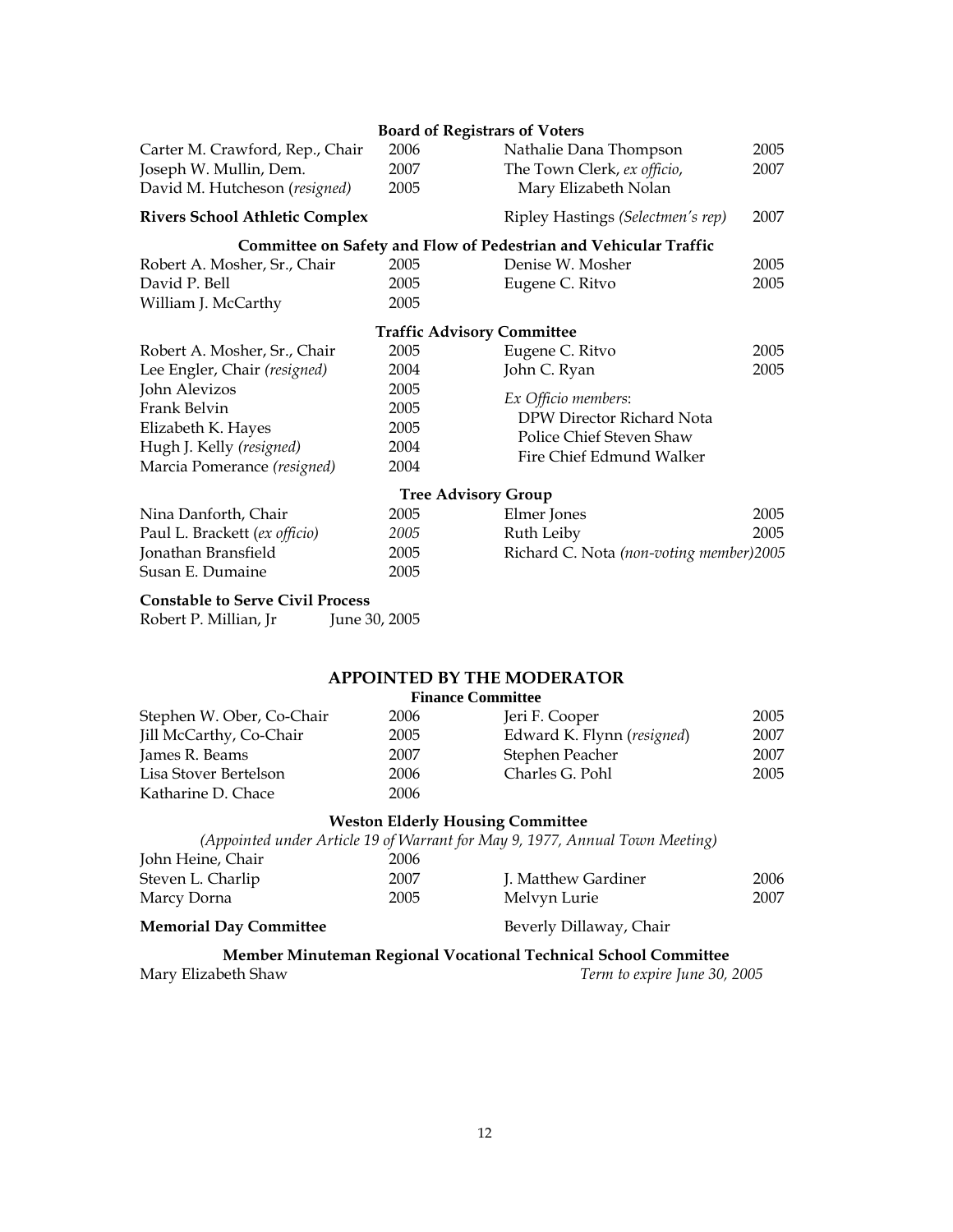#### **Weston International Affiliation Committee**

|                                 |      | Residents and Parents of Weston High School Students: |      |
|---------------------------------|------|-------------------------------------------------------|------|
| Emily L. Hutcheson, Chair       | 2005 | Barbara Mitchell                                      | 2005 |
| Susan Coppock                   | 2005 | Henriette Power                                       | 2006 |
| Tania Deary                     | 2007 | Pamela Riffin                                         | 2005 |
| Carol Fizer                     | 2006 | Yvonne Sieber                                         | 2006 |
| Hitsako Johnson                 | 2007 | Ellen Touart-Grob                                     | 2006 |
| Semina Karasch                  | 2007 |                                                       |      |
|                                 |      | School Staff:                                         |      |
| Kristina Christofoli (resigned) | 2004 | Kim Young                                             | 2005 |
| James Smith                     | 2005 |                                                       |      |
|                                 |      | Students:                                             |      |
| Caitlin Bowen                   | 2005 | Amir Farhadi                                          | 2005 |
| Elizabeth Callow                | 2005 | Daniela Forte                                         | 2005 |
| Carissa Couper                  | 2005 | Dylan Wood                                            | 2005 |

#### **Weston War Memorial Education Fund Committee**

|                              |      | (Appointed under Article 13 of Warrant for March 23, 1953, Annual Town Meeting) |      |
|------------------------------|------|---------------------------------------------------------------------------------|------|
| Robert C. Millen, Jr., Chair | 2008 | Claude Valle, III                                                               | 2009 |
| Hugh W. Chandler             | 2005 | Eileen M. Watson                                                                | 2006 |
| Donald E. Pierson            | 2007 |                                                                                 |      |

#### **APPOINTED BY OTHER AUTHORITIES**

#### **Appointed by the Town Clerk**

| <b>Assistant Town Clerk</b>  | J. Ward Carter                   | 2005                        |
|------------------------------|----------------------------------|-----------------------------|
|                              | Deborah Davenport                | <i>(to serve at the</i> )   |
|                              |                                  | Pleasure of the Town Clerk) |
|                              | Appointed by the Board of Health |                             |
| <b>Health Director</b>       | Wendy Diotalevi, R.S.            |                             |
| <b>Inspectors of Animals</b> | Neil Storey, DVM                 |                             |

**Agents to Issue Burial Permits** Wendy Diotalevi, R.S. *Health Director* Sharon Bonica Nick Guerina, M.D., PhD Beth Koch, *Health Agent* M. Elizabeth Nolan Peter Taylor, PE Marie Tobin, R.N., MS Lisbeth C. Zeytoonjian **Appointed by the Historical Commission** 

| <b>Josiah Smith Tavern Committee)</b> |      |                  |      |
|---------------------------------------|------|------------------|------|
| John Sallay, Chair                    | 2007 | Irvonne H. Moran | 2006 |
| Alfred L. Aydelott                    | 2007 | Dennis Saylor    | 2006 |
| Sharon Dornbush                       | 2005 | Henry Stone      | 2006 |